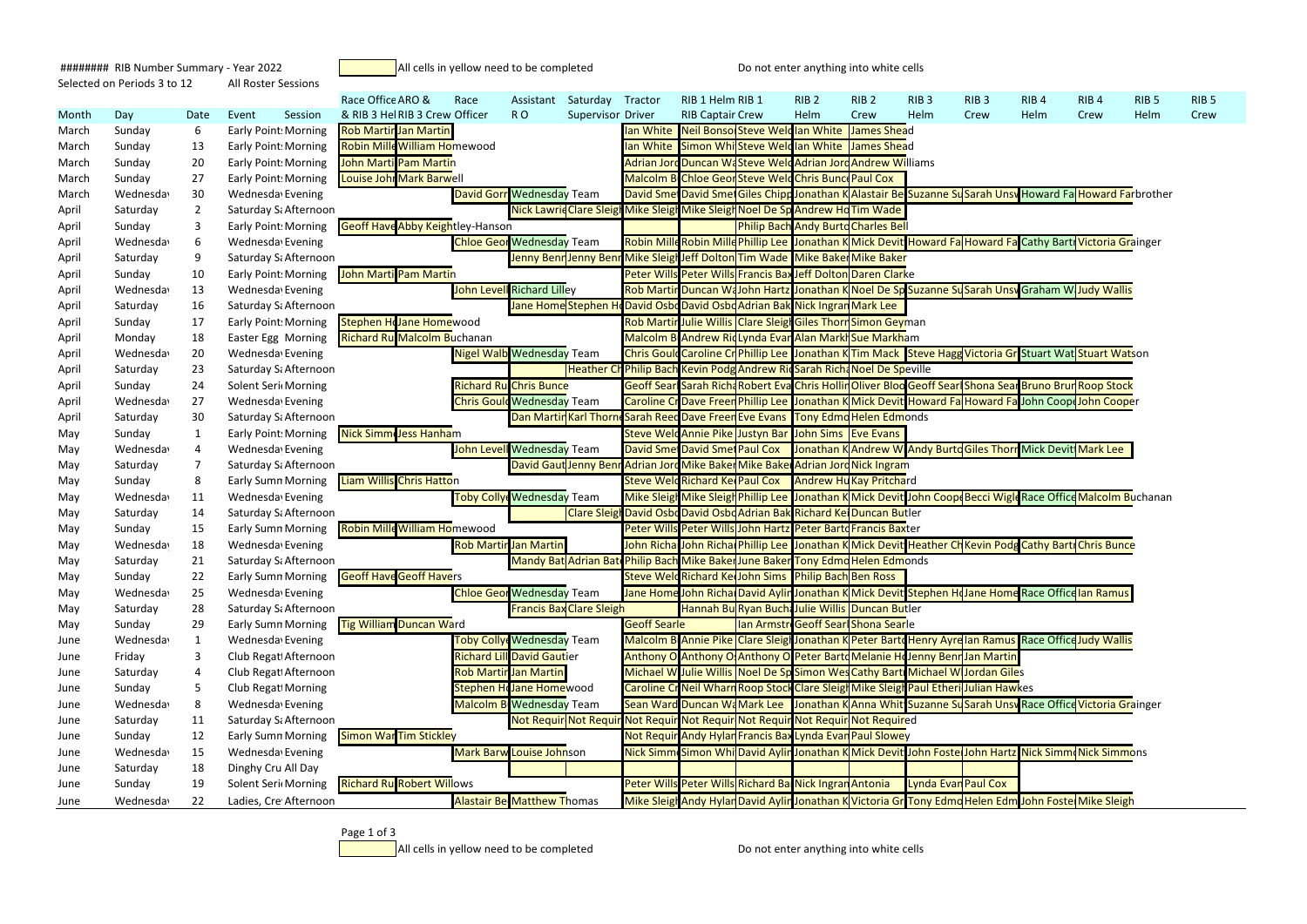|         |           |                |                           | Race Office ARO &                  | Race                              |                                  | Assistant Saturday Tractor         |                   | RIB 1 Helm RIB 1                   |                      | RIB <sub>2</sub>                                                                                            | RIB <sub>2</sub>                                                   | RIB <sub>3</sub> | RIB <sub>3</sub>                            | RIB <sub>4</sub>    | RIB <sub>4</sub>                 | RIB <sub>5</sub> | RIB <sub>5</sub> |
|---------|-----------|----------------|---------------------------|------------------------------------|-----------------------------------|----------------------------------|------------------------------------|-------------------|------------------------------------|----------------------|-------------------------------------------------------------------------------------------------------------|--------------------------------------------------------------------|------------------|---------------------------------------------|---------------------|----------------------------------|------------------|------------------|
|         |           |                | Session                   | & RIB 3 Hel RIB 3 Crew Officer     |                                   | RO <sub>1</sub>                  | Supervisor Driver                  |                   | <b>RIB Captair Crew</b>            |                      | Helm                                                                                                        | Crew                                                               | Helm             | Crew                                        | Helm                | Crew                             | Helm             | Crew             |
| June    | Saturday  | 25             | Saturday S. Afternoon     |                                    |                                   |                                  |                                    |                   |                                    |                      | Hilary Bund Clare Sleigh Jane Home Geoff Searl Shona Sear Jane Home Hilary Bunce                            |                                                                    |                  |                                             |                     |                                  |                  |                  |
| June    | Sunday    | 26             | <b>Early Sumn Morning</b> | <b>Karl Thorne Neville Herbert</b> |                                   |                                  |                                    |                   |                                    |                      | Steven Bro James Shealan Armstro Matt Findlay                                                               |                                                                    |                  |                                             |                     |                                  |                  |                  |
| June    | Wednesday | 29             | Wednesday Evening         |                                    |                                   | <b>Chloe Geor Wednesday Team</b> |                                    |                   |                                    |                      | Robin Mille Robin Mille David Aylin Jonathan K Alastair Be Andy Burtd Andrew Kil Race Office Andrew Kilburn |                                                                    |                  |                                             |                     |                                  |                  |                  |
| July    | Saturday  | $\overline{2}$ | Saturday S. Afternoon     |                                    |                                   | Fiona Taylor                     |                                    |                   |                                    | <b>Gordon Taylor</b> |                                                                                                             | James Shead                                                        |                  |                                             |                     |                                  |                  |                  |
| July    | Sunday    | 3              | <b>Early Sumn Morning</b> | John Marti Pam Martin              |                                   |                                  |                                    |                   |                                    | <b>Ben Ross</b>      |                                                                                                             | Peter Hodgson                                                      |                  |                                             |                     |                                  |                  |                  |
| July    | Wednesday | 6              | Wednesday Evening         |                                    | <b>Becci Wigle Wednesday Team</b> |                                  |                                    |                   |                                    |                      | David Smet Alastair Be Roderick D Mick Devit David Smet Richard Set Victoria Gr Race Office John Cooper     |                                                                    |                  |                                             |                     |                                  |                  |                  |
| July    | Wednesday | 13             | Wednesday Evening         |                                    |                                   | <b>Wednesday Team</b>            |                                    |                   | Sean Ward Sean Ward Jo Ward        |                      | Steve Hagg William Ta Caroline Crchris Gould Race Office Simon White                                        |                                                                    |                  |                                             |                     |                                  |                  |                  |
| July    | Saturday  | 16             | Saturday Sa Afternoon     |                                    |                                   |                                  |                                    |                   |                                    |                      | Jenny Benn Jenny Benn Adrian Jord David Osbd Adrian Bak Adrian Jord Richard Keightley-Hanson                |                                                                    |                  |                                             |                     |                                  |                  |                  |
| July    | Sunday    | 17             | <b>Early Sumn Morning</b> | <b>David Gorr Nick Lawrie</b>      |                                   |                                  |                                    |                   |                                    |                      | Peter Wills Peter Wills Pol Newbe Andrew Hu Wayne Weston                                                    |                                                                    |                  |                                             |                     |                                  |                  |                  |
| July    | Wednesday | 20             | Wednesday Evening         |                                    | Peter Barto Wednesday Team        |                                  |                                    |                   |                                    |                      | David Angy Jonathan K Melanie Ho John Richa Andrew W Tony Edmo Helen Edm Race Office Suzie Brooke           |                                                                    |                  |                                             |                     |                                  |                  |                  |
| July    | Saturday  | 23             | Novice & Jt Afternoon     |                                    |                                   |                                  |                                    |                   |                                    |                      |                                                                                                             |                                                                    |                  |                                             |                     |                                  |                  |                  |
| July    | Saturday  | 23             | Saturday Sa Afternoon     |                                    |                                   |                                  |                                    | <b>Sarah Reed</b> |                                    |                      | Duncan Bu Alan Markh Sue Markham                                                                            |                                                                    |                  |                                             |                     |                                  |                  |                  |
| July    | Sunday    | 24             | Solent Seri Morning       |                                    |                                   |                                  |                                    |                   |                                    |                      |                                                                                                             |                                                                    |                  |                                             |                     |                                  |                  |                  |
| July    | Wednesday | 27             | Wednesday Evening         |                                    |                                   | Mark Barw Louise Johnson         |                                    |                   |                                    |                      | Jonathan K Roderick D Mick Devitt                                                                           |                                                                    |                  | Paul Etheri Phil Brown Graham W Judy Wallis |                     |                                  |                  |                  |
| July    | Saturday  | 30             | Saturday Sa Afternoon     |                                    |                                   | <b>Nick Lawrie</b>               |                                    |                   |                                    |                      | Mark Lee Justyn Bar Richard Keightley-Hanson                                                                |                                                                    |                  |                                             |                     |                                  |                  |                  |
| July    | Sunday    | 31             | <b>Early Sumn Morning</b> |                                    |                                   |                                  |                                    |                   |                                    |                      | Annie Pike Julie Willis John Sims Charles Bell                                                              |                                                                    |                  |                                             |                     |                                  |                  |                  |
| August  | Wednesday | 3              | Wednesday Evening         |                                    | <b>Sean Ward Wednesday Team</b>   |                                  |                                    |                   |                                    |                      | Alastair Be Melanie Ho Chris Whitf Chris Whitfield                                                          |                                                                    |                  | <b>Jo Ward</b>                              |                     | <b>Race Office Cathy Bartram</b> |                  |                  |
| August  | Saturday  | 6              | Saturday Sa Afternoon     |                                    |                                   |                                  | Mandy Bat Adrian Bat David Osborne |                   |                                    |                      | <b>Mandy Bat David Osbd Tracey Thompson</b>                                                                 |                                                                    |                  |                                             |                     |                                  |                  |                  |
| August  | Sunday    |                | Solent Seri Morning       |                                    |                                   |                                  |                                    |                   |                                    |                      |                                                                                                             |                                                                    |                  |                                             |                     |                                  |                  |                  |
| August  | Wednesday | 10             | Wednesday Evening         |                                    |                                   | <b>Wednesday Team</b>            |                                    |                   |                                    |                      | Jonathan K Daren Clar Giles Chipp Tracey Tho Jenni Lewis Jenni Lewis Race Office Chris Gould                |                                                                    |                  |                                             |                     |                                  |                  |                  |
| August  | Saturday  | 13             | Saturday Sa Afternoon     |                                    |                                   |                                  |                                    |                   |                                    |                      | Mandy Bat Adrian Bat Adrian Jord Adrian Jord Adrian Bak Richard Kel Duncan Butler                           |                                                                    |                  |                                             |                     |                                  |                  |                  |
| August  | Sunday    | 14             | Late Summ Morning         | <b>Karl Thorne Chris Hatton</b>    |                                   |                                  |                                    |                   |                                    |                      | Andrew Hu Chris Hawe Luke McEw Emma McEwen                                                                  |                                                                    |                  |                                             |                     |                                  |                  |                  |
| August  | Wednesday | 17             | Wednesday Evening         |                                    |                                   | <b>Wednesday Team</b>            |                                    |                   |                                    |                      | Jonathan K Roderick D Mick Devit Ian Ramus Suzanne Su Sarah Unsv Race Office Chris Whitfield                |                                                                    |                  |                                             |                     |                                  |                  |                  |
| August  | Saturday  | 20             | Saturday Sa Afternoon     |                                    |                                   |                                  | <b>Gordon TayJenny Bennett</b>     |                   |                                    |                      | Stephen Bo Heather Ch Kevin Podger                                                                          |                                                                    |                  |                                             |                     |                                  |                  |                  |
| August  | Sunday    | 21             | Late Summ Morning         | <b>William Ho Neville Herbert</b>  |                                   |                                  |                                    |                   | <b>Geoff Sear Andrew Hucklesby</b> |                      |                                                                                                             | <b>Geoff Searl Shona Searle</b>                                    |                  |                                             |                     |                                  |                  |                  |
| August  | Wednesday | 24             | Wednesday Evening         |                                    |                                   | <b>Wednesday Team</b>            |                                    |                   |                                    |                      | Annie Pike Melanie HoDuncan WaJohn Sims                                                                     |                                                                    |                  |                                             | <b>Race Officer</b> |                                  |                  |                  |
| August  | Saturday  | 27             | Dinghy Cru All Day        |                                    |                                   |                                  |                                    |                   | Tim Power Stephen Boyd             |                      |                                                                                                             |                                                                    |                  |                                             |                     |                                  |                  |                  |
| August  | Sunday    | 28             | Late Summ Morning         |                                    |                                   |                                  |                                    |                   | <b>Andrew Hu Chris Hawes</b>       |                      |                                                                                                             |                                                                    |                  |                                             |                     |                                  |                  |                  |
| August  | Wednesday | 31             | Wednesday Evening         |                                    |                                   | <b>Wednesday Team</b>            |                                    |                   |                                    |                      | Jonathan K Roderick D Andrew Kil Beth Milledge                                                              |                                                                    |                  |                                             | <b>Race Officer</b> |                                  |                  |                  |
| Sept    | Saturday  |                | Saturday S. Afternoon     |                                    |                                   | <b>Sarah Richards</b>            |                                    |                   |                                    |                      | <b>Tim Wade Andrew Richards</b>                                                                             |                                                                    |                  |                                             |                     |                                  |                  |                  |
| Sept    | Sunday    |                | Late Summ Morning         | <b>Robin Milledge</b>              |                                   |                                  |                                    |                   |                                    |                      | Peter Hodg David Lenz David Lenz                                                                            |                                                                    |                  |                                             |                     |                                  |                  |                  |
| Sept    | Wednesday |                | Wednesday Evening         |                                    |                                   | <b>Wednesday</b> Team            |                                    |                   |                                    |                      | Nick Simm Nick Simm Nick Simm Howard Fa Howard Farbrother                                                   |                                                                    |                  |                                             | Race Officer        |                                  |                  |                  |
| Sept    | Saturday  | 10             | Saturday Sa Afternoon     |                                    |                                   |                                  |                                    |                   |                                    | <b>Ben Ross</b>      |                                                                                                             |                                                                    |                  |                                             |                     |                                  |                  |                  |
| Sept    | Saturday  | 10             | Barts Bash Morning        |                                    |                                   |                                  |                                    |                   | Sarah Richa Tim Wade               |                      |                                                                                                             | <b>Hilary Bunce</b>                                                |                  |                                             |                     |                                  |                  |                  |
| Sept    | Sunday    | 11             | Late Summ Morning         | John Marti Pam Martin              |                                   |                                  |                                    |                   |                                    |                      | Hannah Bu Hannah Bu Jenni Lewis Jenni Lewis                                                                 |                                                                    |                  |                                             |                     |                                  |                  |                  |
| Sept    | Wednesday | 14             | Wednesday Evening         |                                    |                                   | <b>Wednesday Team</b>            |                                    |                   |                                    |                      | Kevin Podg John Chaur Richard Sea Lucy Searle                                                               |                                                                    |                  |                                             | <b>Race Officer</b> |                                  |                  |                  |
| Sept    | Saturday  | 17             | Dinghy Cru All Day        |                                    |                                   |                                  | Mandy Bat Adrian Bateman           |                   | Mike Baker June Baker              |                      |                                                                                                             | Duncan Bu Luke McEw Emma McEwen                                    |                  |                                             |                     |                                  |                  |                  |
| Sept    | Sunday    | 18             | Late Summ Morning         | <b>Karl Thorne Neville Herbert</b> |                                   |                                  |                                    |                   |                                    |                      | Andrew Hu Dan Bird Andrew Kil Beth Milledge                                                                 |                                                                    |                  |                                             |                     |                                  |                  |                  |
| Sept    | Wednesday | 21             | Wednesda Evening          |                                    |                                   | <b>Wednesday Team</b>            |                                    |                   | Jonathan King                      |                      |                                                                                                             | John Foste John Chaundy                                            |                  |                                             | <b>Race Officer</b> |                                  |                  |                  |
| Sept    | Saturday  | 24             | Saturday Sa Afternoon     |                                    |                                   |                                  |                                    |                   |                                    |                      | Nigel Brool Suzie Brool Andrew Hu Peter Hodgson                                                             |                                                                    |                  |                                             |                     |                                  |                  |                  |
| Sept    | Sunday    | 25             | Solent Seri Morning       |                                    |                                   |                                  |                                    |                   | <b>David Smet David Smethurst</b>  |                      |                                                                                                             | Andrew Hu Charles Be Matt Perki Maria Perk Ian Armstr Matt Findlay |                  |                                             |                     |                                  |                  |                  |
| Sept    | Wednesday | 28             | Wednesday Evening         |                                    | Peter Barto Wednesday Team        |                                  |                                    |                   |                                    |                      | Nigel Brool Suzie Brool Paul Etheridge                                                                      |                                                                    |                  |                                             | <b>Race Officer</b> |                                  |                  |                  |
| October | Saturday  |                | Saturday Sa Afternoon     |                                    |                                   | <b>Fiona Taylor</b>              |                                    |                   |                                    |                      | Jeff Dolton Gordon Ta Alan Markh Sue Markham                                                                |                                                                    |                  |                                             |                     |                                  |                  |                  |

Page 2 of 3

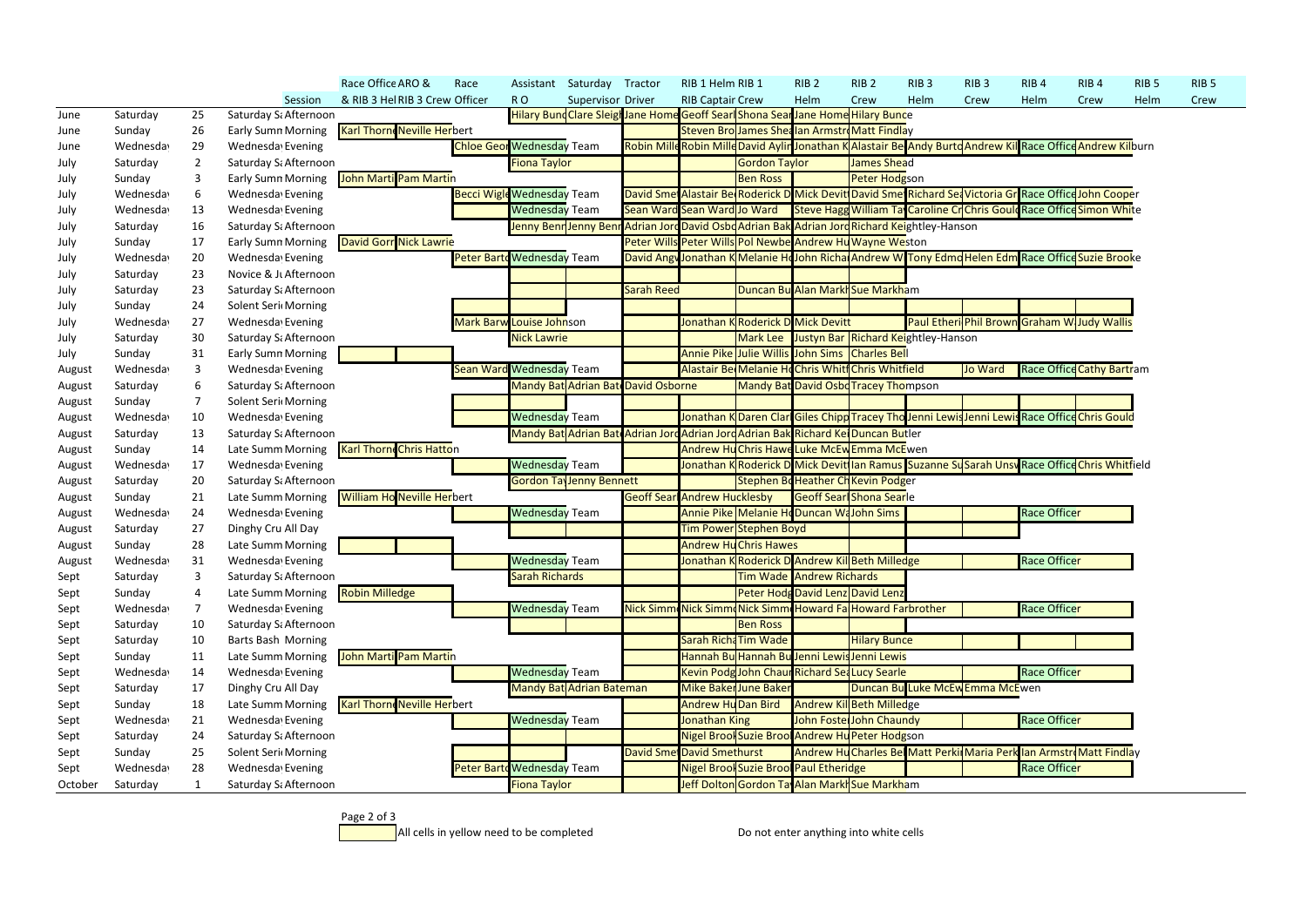|                 |          |    |                                             | Race Office ARO &                              | Race                  | Assistant                | Saturday Tractor  | RIB 1 Helm RIB 1        |                                     | RIB <sub>2</sub>      | RIB <sub>2</sub>                                      | RIB <sub>3</sub> | RIB <sub>3</sub> | RIB <sub>4</sub> | RIB <sub>4</sub> | RIB <sub>5</sub> | RIB <sub>5</sub> |
|-----------------|----------|----|---------------------------------------------|------------------------------------------------|-----------------------|--------------------------|-------------------|-------------------------|-------------------------------------|-----------------------|-------------------------------------------------------|------------------|------------------|------------------|------------------|------------------|------------------|
|                 |          |    | Session                                     | & RIB 3 Hel RIB 3 Crew Officer                 |                       | RO.                      | Supervisor Driver | <b>RIB Captair Crew</b> |                                     | Helm                  | Crew                                                  | Helm             | Crew             | Helm             | Crew             | Helm             | Crew             |
| October         | Sunday   |    | Late Summ Morning                           | <b>Henry Ayres</b>                             |                       |                          |                   |                         |                                     |                       | Jeff Dolton Chris Hawe Nick Ingran Giles Chipperfield |                  |                  |                  |                  |                  |                  |
| October         | Saturday | 8  | Saturday S. Afternoon                       |                                                |                       |                          |                   |                         |                                     |                       | <b>Nigel Brool Suzie Brooke</b>                       |                  |                  |                  |                  |                  |                  |
| October         | Sunday   |    | Late Summ Morning   David Gorringe          |                                                |                       |                          |                   |                         | Matt Perkir Maria Perk Dan Bird     |                       |                                                       |                  |                  |                  |                  |                  |                  |
| October         | Saturday | 15 | Saturday Sa Afternoon                       |                                                |                       |                          |                   |                         |                                     |                       |                                                       |                  |                  |                  |                  |                  |                  |
| October         | Sunday   | 16 | Winter Seri Morning <b>William Homewood</b> |                                                |                       |                          |                   |                         |                                     |                       | <b>Richard Sea Lucy Searle</b>                        |                  |                  |                  |                  |                  |                  |
| October         | Saturday | 22 | Saturday Sa Afternoon                       |                                                |                       |                          |                   |                         |                                     |                       |                                                       |                  |                  |                  |                  |                  |                  |
| October         | Sunday   | 23 |                                             | Winter Seri Morning Robin Mille Philip Kilburn |                       |                          |                   | <b>Richard Keeton</b>   |                                     | <b>Chris Holliman</b> |                                                       |                  |                  |                  |                  |                  |                  |
| October         | Saturday | 29 | Saturday Sa Afternoon                       |                                                |                       |                          |                   |                         | Duncan Butler                       |                       | <b>Dan Martin</b>                                     |                  |                  |                  |                  |                  |                  |
| October         | Sunday   | 30 |                                             | Winter Seri Morning Nick Simm Nick Simmons     |                       |                          |                   |                         |                                     |                       | Graham W Judy Wallis Tim Stickle Charles Bell         |                  |                  |                  |                  |                  |                  |
| November Sunday |          | 6  | <b>Winter Seri Morning</b>                  | <b>Henry Ayre Nick Lawrie</b>                  |                       |                          |                   |                         | Andy Hylan Duncan Bu Tim Stickley   |                       |                                                       |                  |                  |                  |                  |                  |                  |
| November Sunday |          | 13 | <b>Winter Seri Morning</b>                  | <b>Geoff Have Geoff Havers</b>                 |                       |                          |                   | <b>Richard Keeton</b>   |                                     | <b>Chris Holliman</b> |                                                       |                  |                  |                  |                  |                  |                  |
| November Sunday |          | 20 | Winter Seri Morning                         | <b>Henry Ayre Nick Lawrie</b>                  |                       |                          |                   |                         |                                     |                       | <b>Dan Martin</b>                                     |                  |                  |                  |                  |                  |                  |
| November Sunday |          | 27 | Winter Seri Morning                         | <b>David Lenz David Lenz</b>                   |                       |                          |                   |                         |                                     |                       |                                                       |                  |                  |                  |                  |                  |                  |
| December Sunday |          | 4  | <b>Winter Seri Morning</b>                  | <b>Henry Ayre Andy Hyland</b>                  |                       |                          |                   |                         |                                     |                       |                                                       |                  |                  |                  |                  |                  |                  |
| December Sunday |          | 11 | <b>Winter Seri Morning</b>                  | David Lenz David Lenz                          |                       |                          |                   |                         |                                     |                       | Duncan Bu Tim Stickle Dan Martin                      |                  |                  |                  |                  |                  |                  |
| December Sunday |          | 18 | Hot Toddy Morning                           |                                                |                       | David Lenz Victoria Lenz |                   |                         |                                     |                       | <b>Matt Perkir Maria Perkins</b>                      |                  |                  |                  |                  |                  |                  |
| December Monday |          | 26 | Hunt Cup Morning                            |                                                | <b>David Gorringe</b> |                          |                   |                         | <b>Heather ChGiles Chipperfield</b> |                       |                                                       |                  |                  |                  |                  |                  |                  |

\*\*\*\* End of Report \*\*\*\* Page 3 of 3